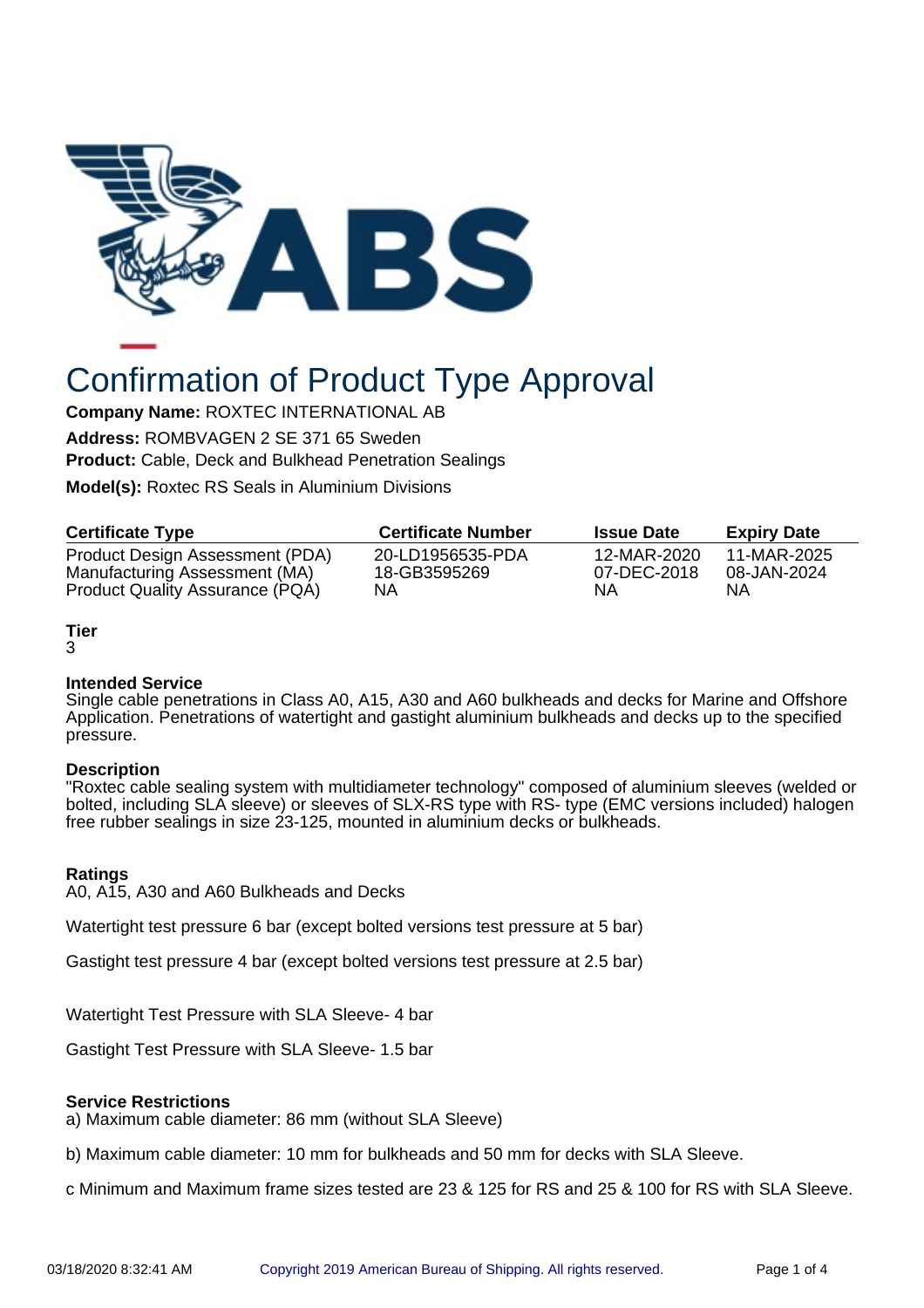d) Not for use in tank boundaries.

e) Tested with Marine Power/ Instrumentation/Control Cables.

f) Insulation material is to be A-60 approved type and installed in accordance with the manufacturer's ABS approved installation drawings S1552203 Revision: A ( With out SLA Sleeve) and S1552210, Revision: A ( with SLA Sleeve) to the satisfaction of the Surveyor.

g) For fire class A-0, A-15 and A-30, sleeves are to be insulated as for class A-60 and in addition the division is to be insulated at least 200 mm around the penetration.

h) Unit Certification is not required for this product. If the manufacturer or purchaser's request an ABS Certificate for compliance with a specification or standard, the specification or standard, including inspection standards and tolerances, must be clearly defined.

#### **Comments**

a) All seal type should be installed in accordance with the manufacturers instructions in accordance with ABS approved installation drawings.

b) Watertight or fire rated bulkheads or decks for cable penetrations are to be examined and tested as per ABS Marine Vessels Rules 3-7-1/Table 1 and 4-8-4/29.15.

c) When requested to be used in watertight bulkheads on passenger ships or special purpose ships, the penetration system has to comply with the requirements given in SOLAS Ch. II -1 Reg. 13.2.3 (Consolidated Edition 2014). This approval of penetrations passing through watertight bulkhead is not to be construed as a substitute for flag Administration's approval for the purpose of SOLAS (Consolidated Edition 2014).

d) The product or packing is to be marked with name of manufacturer, type designation and fire rating.

e) The Manufacturer has provided a declaration about the control of, or the lack of Asbestos in this product.

## **Notes, Drawings and Documentation**

Test Reports

CTO Fire Test Report Number RS-17/B-555/E, Pipe penetrations and Cable transits and in class A-60 Aluminium Bulkhead, Dated 15-01-2018

CTO Fire Test Report Number RS-17/B-210/E, Pipe penetrations and Cable transits and in class A-60 Aluminium Deck, Dated 02-06-2017

CTO Fire Test Report Number RS-19/B-020/E, Pipe penetrations and Cable transits and in class A-60 Aluminium Bulkhead ( SLA Sleeve) , Dated 27-05-2019

CTO Fire Test Report Number RS-19/B-224/E, Pipe penetrations and Cable transits and in class A-60 Aluminium Deck ( SLA Sleeve) , Dated 01-08-2019

DBI Fire Test Report Number PGA11371A, Cable transits and pipe penetration in class A-60 Aluminium deck ( SLA Sleeve) , Dated 20-02-2019

DNV Third Party Inspection Report number MLM010235 dated 21 Aug 2001

DNV Third Party Inspection Report number. N141EX8Z rev2, Dated 10-08-2017

Drawings

Drawing No. S1552203, Certificate drawing, Revision: A,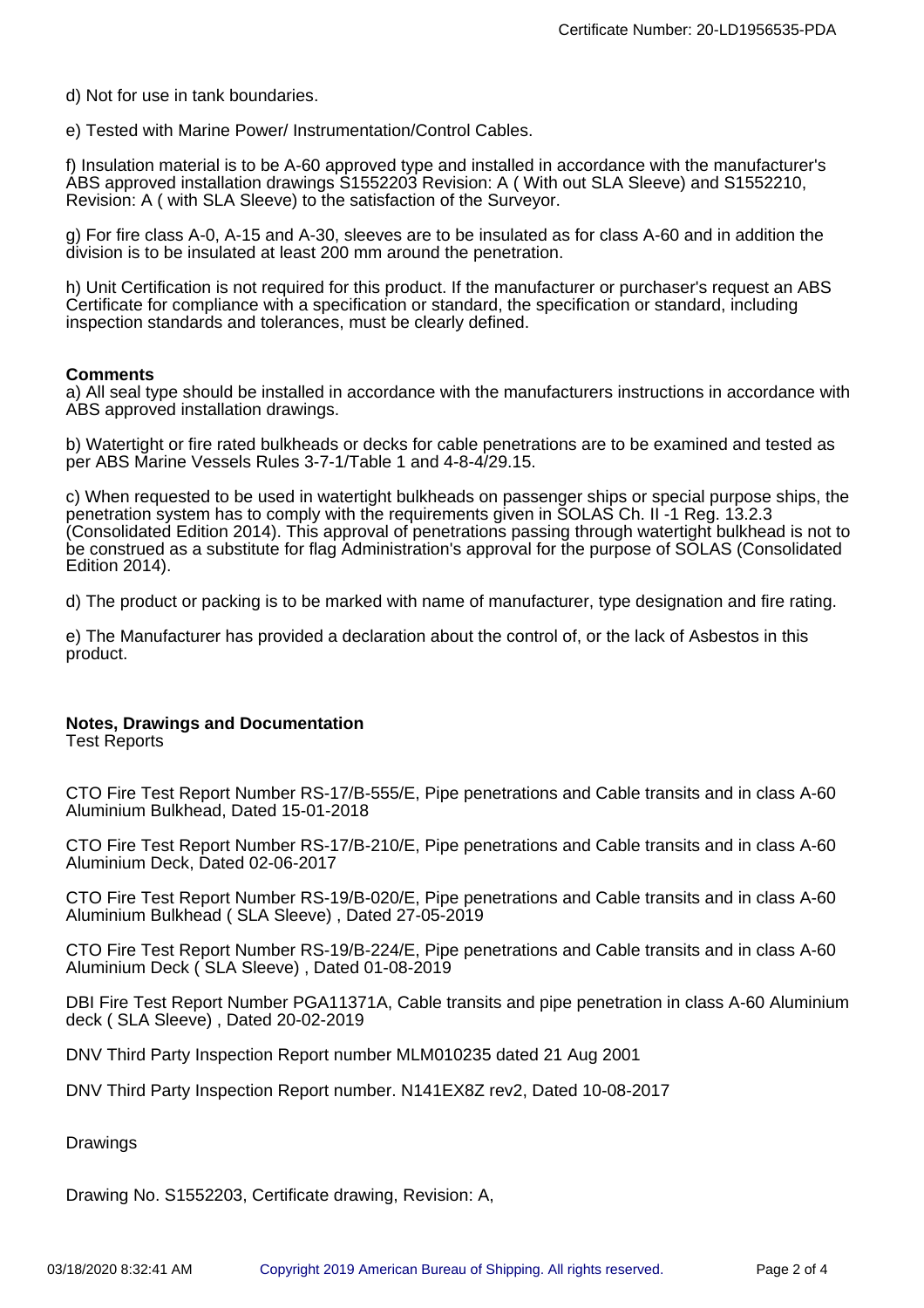Drawing No. S1552210, Certificate drawing, Revision: A

## **Term of Validity**

This Product Design Assessment (PDA) Certificate remains valid until 11/Mar/2025 or until the Rules and/or Standards used in the assessment are revised or until there is a design modification warranting design reassessment (whichever occurs first).

Acceptance of product is limited to the "Intended Service" details prescribed in the certificate and as per applicable Rules and Standards.

This Certificate is valid for installation of the listed product on ABS units which exist or are under contract for construction on or previous to the effective date of the ABS Rules and standards applied at the time of PDA issuance. Use of the Product for non-ABS units is subject to agreement between the manufacturer and intended client.

## **ABS Rules**

2020 ABS Marine Vessels Rules 1-1-4/7.7, 1-1-A3, 1-1-A4, 4-8-4/21.13, 4-8-4/29.15 2020 Rules for Building and Classing Facilities on Offshore Installations 1-1-4/9.7, 1-1-A2, 1-1-A3, 3-8/9.13, 4- 8/9.13

2020 Mobile Offshore Units Rules 1-1-4/9.7, 1-1-A2, 1-1-A3, 4-3-3/5.13

## **International Standards**

SOLAS Ch. II-2, Reg. 9.3.1 (2014 Consolidated Edition)

IMO FTP Code 2010 (2012 Edition), Annex 1 Part 3

**EU-MED Standards** NA

**National Standards** NA

## **Government Standards**

This PDA conforms to Transport of Canada requirements.as per Transport Canada Policy Letter A8706-1 RDIMS#1961446

**Other Standards** NA



 $\frac{1}{4}$ 

Corporate ABS Programs American Bureau of Shipping Print Date and Time: 18-Mar-2020 8:32

ABS has used due diligence in the preparation of this certificate, and it represents the information on the product in the ABS Records as of the date and time the certificate is printed.

If the Rules and/or standards used in the PDA evaluation are revised or if there is a design modification (whichever occurs first), a PDA revalidation may be necessary.